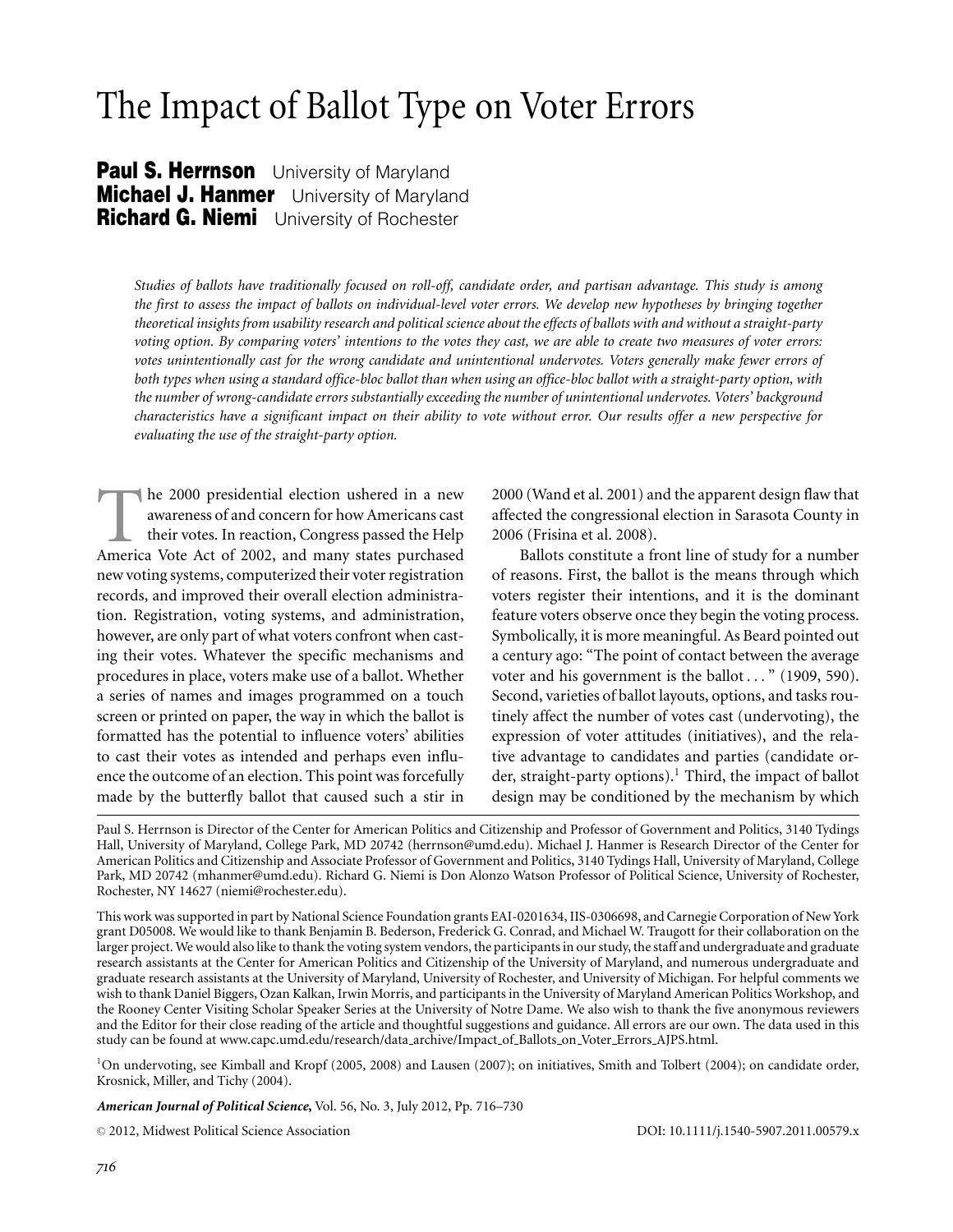voting is carried out, an interaction that has long existed (Reynolds and McCormick 1986) but has only recently been studied. Fourth, debates regarding ballot features are driven by political considerations. Allen's statement that "state legislatures are perpetually tinkering their ballot laws in one particular or another" (1906, 38) was recently validated by debates over the straight-party ballot in Illinois and Michigan (Kimball, Owens, and McLaughlin 2002). Finally, voters may be differentially affected by types of ballots or ballot-voting system combinations (Buchler, Jarvis, and McNulty 2004; Herrnson et al. 2008), raising issues of fairness and equality.

Political scientists such as Allen and Beard recognized over a century ago that ballot-related issues influence political behavior and can complicate the lives of election officials, politicians, and voters. As early as 1909, Beard called for additional research on the subject. Over 60 years later, Rusk echoed a similar sentiment in the context of the emergent political behavior literature, including ballots among the "neglected *...* institutional properties [that] provide the framework within which the effects of other independent variables must be judged" (1970, 1220). And very recently, scholars (see, e.g., Fife 2010) have linked ballot-related issues to the further development of American democracy. Only in the past few years, however, have these sentiments spawned systematic research efforts.

Recent election fiascos also have highlighted the fact that ballot design, along with voting technology and election administration, can have a negative impact on public opinion toward the political system. Real and perceived shortcomings can encourage voters to view specific ballots, certain types of voting equipment, an individual election, and even elections generally asfailures, civil rights violations, or fraudulent processes (Alvarez and Hall 2008; Fife 2010).

In this study, we contribute to the literature by answering the long-standing call for additional research on ballots and how individuals interact with them, focusing on a specific feature—the straight-party option. We address one of the most important, most difficult, and least studied concerns—the effect of ballot design on individual-level voting errors. This focus requires a different approach to hypothesis development and data collection and some uniquely constructed dependent variables.

We first demonstrate the usefulness of a theoretical perspective that brings together insights from political science and the field of "usability" (Helander, Landauer, and Prabhu 1997; Laskowski et al. 2004; Nielsen 1994).2

We then compare two of the most common types of ballots—a standard office-bloc ballot and an office-bloc ballot with a straight-party option—on two of the most dissimilar voting systems currently in widespread use a touch-screen system and a paper-ballot system with a precinct-based optical scanner (opscan). Because our research assesses the effects of different types of ballots and voting systems on voter errors, we are able to provide generalized support for our theory of voter interactions with ballots. Utilizing a large-scale field study, we examine the extent to which voters cast ballots for unintended candidates (or ballot measures), egregious errors that reduce support for voters' preferred choices, increase support for the opposition, and are impossible to detect with traditional data sources. Our design also allows us to separate intentional from unintentional undervotes, only the latter of which are errors, and to consider the impact of voters' background characteristics on various types of errors.

We find that voters generally make fewer errors of both types when using a standard office-bloc ballot than when using an office-bloc ballot with a straightparty option, with the number of wrong-candidate errors substantially exceeding the number of unintentional undervotes. These results hold both for touch-screen and paper-ballot/optical-scan voting systems. We also find that voters' demographic characteristics have a significant impact on their ability to navigate the straight-party ballot. Overall, our results offer a new perspective for evaluating the use of the straight-party option.

# **The Impact of Ballots on Voter Accuracy**

Voter accuracy has rarely been studied at the individual level. Indeed, it is impossible to do so *in situ* because of ballot secrecy laws and practical considerations involving recording what happens in the voting booth. Yet, there are reasons to believe that ballot design can make a considerable difference. Several recent real-life cases indicate the influence of ballot design on voter behavior.<sup>3</sup> The best-known case is that of the butterfly ballot used in Palm Beach County, Florida, in 2000, in which statistical analyses convincingly indicate that a substantial number of voters, enough to alter the outcome, cast a ballot for Reform party candidate Patrick Buchanan when they

<sup>2</sup>Usability studies (also known as human factors psychology and industrial design) typically assess systems in terms of accuracy, errors, user satisfaction, speed, "learnability," efficiency, and "memorabil-

ity." Although we focus solely on accuracy and errors, the other issues should be the subject of future research.

 $3$ Ballots and ballot handling in the late nineteenth and early twentieth centuries also provided a wide array of opportunities for error and skullduggery (Blodgett 1889; Reynolds and McCormick 1986).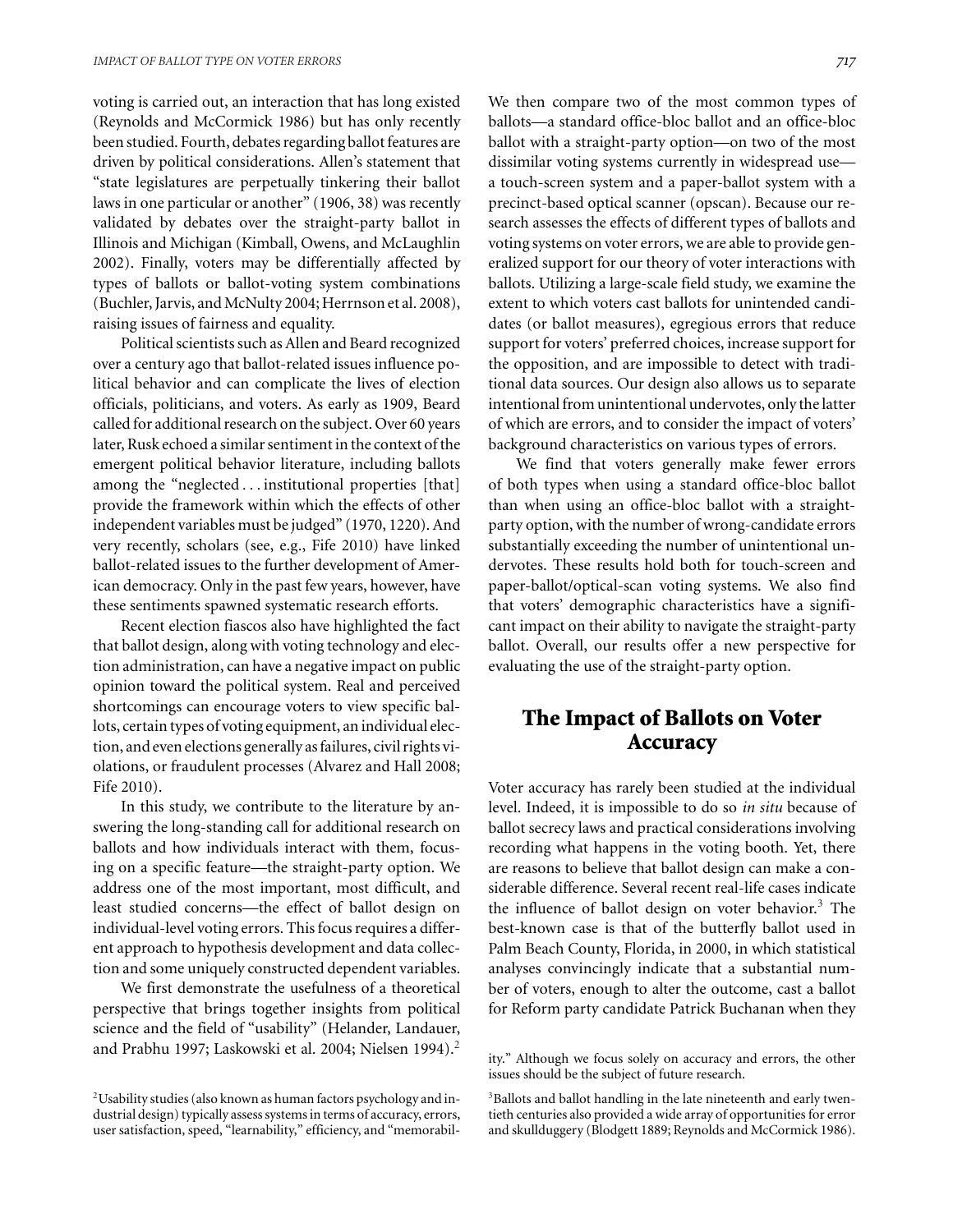intended to vote for Democrat Al Gore (Sinclair et al. 2000; Wand et al. 2001). In the 2006 congressional election in Florida's 13th district, the ballot was programmed on a touch-screen system in such a way that it was the likely cause of more than 18,000 voters failing to cast a vote (Frisina et al. 2008); with just 369 votes separating the candidates, the layout of the ballot on the touch-screen system surely influenced the outcome. Likewise, Lausen (2007) shows that altering the design of the ballot for a lengthy list of candidates in a Chicago judicial retention election decreased dramatically the number of voters who failed to vote. In New York State, long-standing anecdotal evidence suggests that voting for multiple judicial candidates and ballot questions is problematic due to the ballot format on its lever machines. Recent systematic analysis of full-face ballots bolsters this conclusion (Kimball and Kropf 2008).

An analysis of ballots by Niemi and Herrnson (2003) revealed numerous features of ballots that could lead to confusion and possibly error. One of their primary observations was that instructions for voting can be confusing, especially as they relate to more complex tasks, such as voting for more than one candidate in a multicandidate election or voting for an "exception" after using a straight-party option (see also Campbell and Byrne 2009). The order of listing candidates is another potentially confounding factor; rotating ballot order is done in some jurisdictions precisely because it is widely believed that candidates listed first are advantaged. Recent research also has demonstrated that ballot style can influence the number of votes that go unrecorded (see, e.g., Kimball and Kropf 2005).

Ballots with a straight-party option, in effect in 15 states in 2008, also increase straight-ticket voting (Burden and Kimball 1998; Campbell and Miller 1957; Hamilton and Ladd 1996; Rusk 1970), diminish ballot roll-off (Hamilton and Ladd 1996; Walker 1966), and reduce overvoting (Kimball and Kropf 2005).<sup>4</sup> Straightparty options were introduced in the 1890s and early 1900s when U.S. political parties were strong and well organized (Burnham 1965), but were perceived as corrupt and targeted by reformist impulses. The introduction of official, state-administered ballots as replacements for party-distributed ballots that listed only one party's candidates was intended to weaken party machines.<sup>5</sup> Party

4The 15 states are Alabama, Indiana, Iowa, Kentucky, Michigan, New Mexico, North Carolina, Oklahoma, Pennsylvania, Rhode Island, South Carolina, Texas, Utah, West Virginia, and Wisconsin (National Conference of State Legislators, http: //www.ncsl.org).

<sup>5</sup>Reynolds and McCormick (1986) argue that the effect of stateadministered ballots was actually to strengthen the two major parties by reducing voting for independent candidates.

column ballots and the straight-party option, in turn, were designed to lessen the harm to parties. They also were considered well-suited to a population with many immigrant and uneducated voters because they facilitated the selection of all of the candidates of one party in one action. In discouraging voters from splitting their tickets or from failing to vote for offices below the top of the ticket, straight-party options have been a success.<sup>6</sup>

## **Theory and Hypotheses**

In contrast to the impact of straight-party options on party voting, we know almost nothing about their effect on individual-level voter errors.7 We develop hypotheses about such errors by integrating the political science and usability literatures, bringing together insights regarding structure and function. The political science literature on ballot design has focused on the structure ballots imposed on voters. That is, the focus has been on how the ballot mechanically translates the actions of the voter into the votes that are recorded and the partisan advantages it provides. As we discuss below, when a straight-party option is used, it should reduce undervotes for partisan offices by automatically recording votes in all partisan contests, thereby advantaging candidates for lower office who belong to the majority party. To this, we contribute insights regarding how ballot structure influences voter accuracy and the types of errors voters commit. Additionally, from the usability literature we contribute insights regarding functionality. That is, we draw on the main tenets of usability research: systems with simple, straightforward, end-toend designs, involving fewer steps, requiring little user memory, giving confirmation of one's actions, and providing system-based help are more effective than systems that have added complexity, require individuals to remember previous actions, do not provide assistance with cognitive tasks, and are inefficient (Helander, Landauer, and Prabhu 1997). Some of the qualities that usability research has demonstrated to improve human performance

 $7$ Day and Becker (1984) came close to assessing error when they showed from poll results that many Illinois voters in 1982 evidently preferred the Republican James Thompson, while election results demonstrated a much larger vote for the Democrat Adlai Stevenson III, apparently because many voters used a (Democratic) straightparty option.

<sup>&</sup>lt;sup>6</sup>In some cases straight-party ballots have become victims of their own success. Illinois Republicans, for example, believed the use of straight-party ballots in their statemade it too easyfor Democrats to vote for Democratic candidates all the way down the state's lengthy ballot. When they took control of the legislature and governorship, they removed the straight-party option from Illinois ballots (Kimball, Owens, and McLaughlin 2002). See also the example of Ohio in the 1940s (Walker 1966, 448).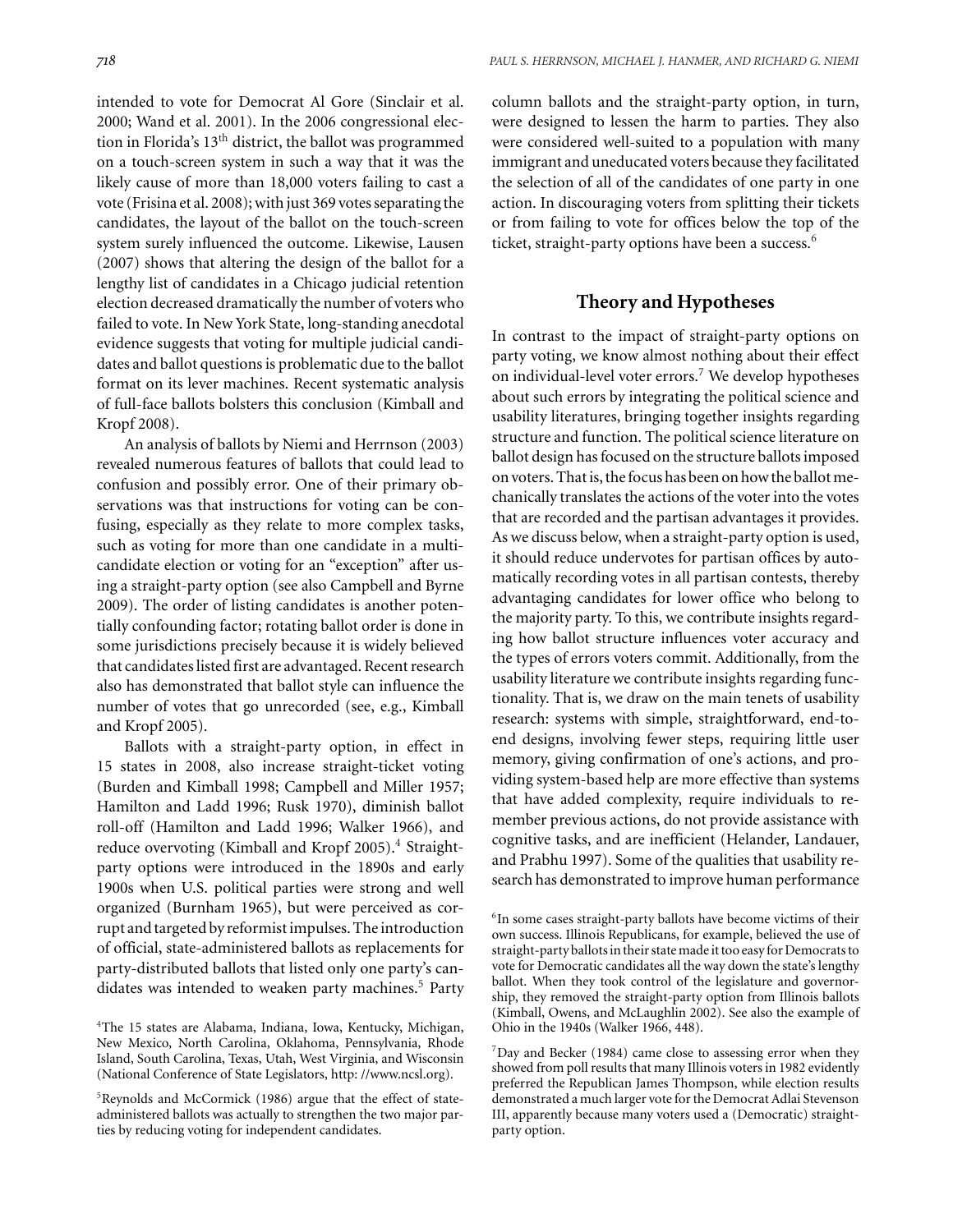on different types of interfaces, such as web sites, apply more to the standard office-bloc ballot, but others apply more to the office-bloc ballot with a straight-party option (Norden et al. 2008; Redish et al. 2010). The presence of these qualities also varies according to the tasks voters are expected to perform and the voting systems on which they are expected to perform them. Thus, from a usability perspective, we should not expect any one ballot, voting system, or ballot-voting system combination to perform better in all areas. Moreover, some combinations of ballots and voting systems are likely to produce more errors of one type than another.

Our first hypothesis relates to wrong-candidate errors (i.e., voting for a candidate other than the one intended). According to the usability literature, complex processes that do not give confirmation of one's actions increase errors. The office-bloc ballot with a straight-party option adds complexity to the voting process with minimal (at best) feedback. Conceptually, this ballot creates challenges for voters who do not understand the idea of a straight-party vote. Because we informed voters in the orientation and via the voter booklet that they would be casting a straight-party vote, and provided a standard set of instructions on the ballot, we reduced the conceptual complexity somewhat; as a result, our error rate might actually be lower than in a real-world setting. Operationally, this ballot creates challenges for those who do not understand how the feature works on a particular voting system.<sup>8</sup> Complexity is added in that voters confront an additional set of instructions and a process that works differently than casting votes office by office. Moreover, there is little, if any, feedback for voters. Even those who read the instructions may not know what, if anything, will happen after they make a selection using the straight-party feature; and after making the selection, whether they were successful. In this instance, the greater complexity of the straight-party option overrides the fact that it requires fewer actions on the part of the voter. Thus:

*H1*: We expect voters to commit more wrong-candidate errors when using the office-bloc ballot with a straight-party option than the standard office-bloc ballot.

Significantly, from the structural perspective, one error using the straight-party option is multiplied into many when the wrong party is selected.

A second pair of hypotheses relates to unintentional undervotes. Here, political science informs our expec-

tations for partisan contests and usability informs our expectations for nonpartisan contests. The straight-party option reduces the number of steps involved in the voting process by automatically casting votes in all partisan races, thus eliminating voter oversights; this is why some politicians like it and others do not. Due to this design feature:

*H2*: We expect the number of undervotes for partisan offices to be lower on the office-bloc ballot with a straight-party option than on the standard officebloc ballot.

This should be especially true in contests in which more than one candidate is to be elected, as in multimember state legislative districts. For the nonpartisan offices, usability insights lead to the opposite prediction. Given the lack of understanding of or attention to the limits of the straight-party option, combined with a lack of feedback:

*H3*: We expect the number of undervotes for nonpartisan offices to be higher on the office-bloc ballot with a straight-party option than on the standard officebloc ballot.

Both the social science and usability literatures emphasize that background characteristics have an impact on an individual's knowledge of and ability to master various tasks. A basic tenet of usability is that systems have to be designed so that users of all types have a positive and successful experience (e.g., Helander, Landauer, and Prabhu 1997). Work in political science has for a long time called attention to inequalities in political knowledge and interest (e.g., Delli Carpini and Keeter 1996). The straight-party option was developed with the goal of providing political advantage, not universal accessibility or political equality. Both literatures suggest that voters who are older, have less education, and have lower levels of computer usage or relevant voting experience are likely to commit more wrong-candidate errors and more unintentional undervotes when using the ballot with the straight-party option. Thus, we control for these variables as well as for race and ethnicity even though the evidence on the latter is mixed.<sup>9</sup>

<sup>8</sup>For evidence on both points, see Campbell and Byrne (2009) and our findings below.

<sup>&</sup>lt;sup>9</sup>The literature on the digital divide suggests that blacks are less likely than whites or Asians to be exposed to new technologies (e.g., Mossberger, Tolbert, and Stansbury 2003). Brady et al. (2001), Kimball and Kropf (2005), and others show that blacks are more likely to cast residual votes, but Herron and Sekhon (2005) demonstrate that some of these "errors" are due to the strategic behavior of some black voters.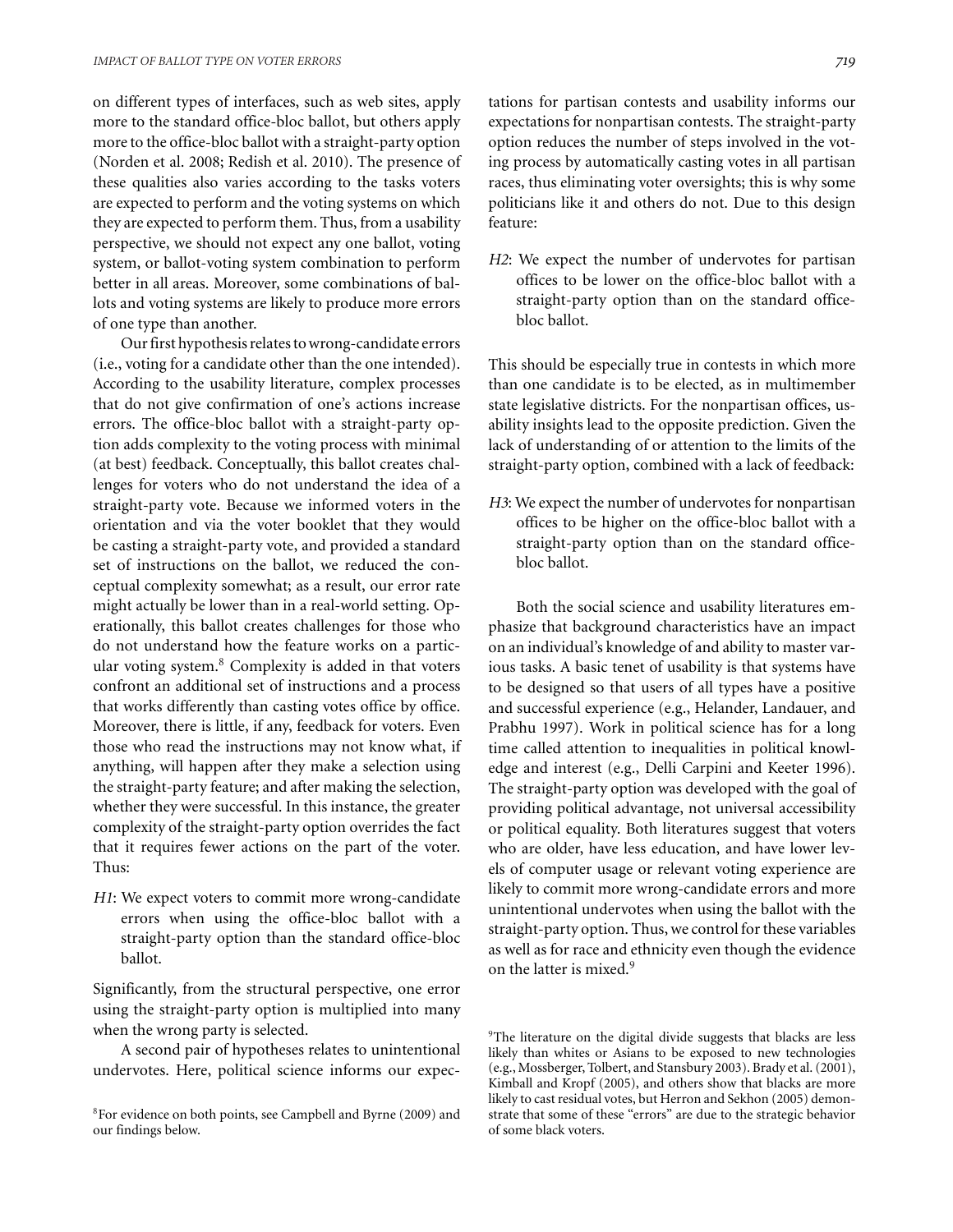## **Methodology**

In the field study described below, we tested the abilities of voters to cast their votes as intended when using two ballot formats with long histories of use: a standard officebloc ballot, which lists all of the candidates for one office together; and an office-bloc ballot with a straight-party option, which is similar in all respects, except that it allows an individual to cast all of his or her votes for candidates running in partisan contests through one action.

Each ballot was tested on the two most widely used types of systems: a touch-screen voting system (the Diebold AccuVote-TS) and a paper-ballot system with precinct-based optical scanning (the ES&S Model 100). These voting systems are among the most dissimilar in use, and each uniquely conditions how a voter perceives the ballot and thus has the potential to influence the impact of ballot style on voter errors. Touch-screen systems, used by 31% of the voting public in 2008, feature an interface similar to those of ATMs used in banking. Paper-ballot/opscan systems, used by roughly 60% of all voters, are similar to multiple-choice forms used in testing and by government and private industry (Election Data Services 2008).

#### **Ballot Styles and Voting Systems**

Voting on a standard office-bloc ballot using an opscan system is fairly straightforward. The voter fills in the oval or circle next to the name of each candidate or position on a ballot question he or she intends to support. When the ballot is completed, the voter slides it into a paper feeder in jurisdictions that have optical scanners on-site. This provides feedback about overvoting (voting for more candidates than is allowed for a given office).<sup>10</sup> From the paper feeder the ballot drops into a large ballot box resembling a safe. Like other opscan systems, the Model 100 has no review screen on which voters can check the accuracy of their selections, though they can take a second look at the ballot before inserting it into the paper feeder.<sup>11</sup>

Voting on an opscan system using an office-bloc ballot with a straight-party option is similar except that

 $11$ Pictures of the voting systems are included in the online appendix.

the first box on the ballot, labeled "STRAIGHT PARTY VOTING," presents the names of all of the parties whose candidates are listed on the ballot with an oval next to it. To vote for every candidate affiliated with one party, the voter fills in the oval next to the name of that party. Thus, the voter's first decision is whether to vote for all of a party's candidates. The next decision is whether to override that initial decision by filling in an oval next to a candidate who is not affiliated with that party, which results in that candidate receiving the vote. Subsequently, the voter can then proceed to the part of the ballot that lists nonpartisan elections and ballot questions. The vote tabulator will count all of the votes for partisan races as votes cast for the party selected in the straight-party voting bloc. The voter slides the ballot into the optical scanner to complete the process.

Consistent with our theory, our observations indicated that some voters were confused by the straightparty option, despite being instructed on how to use it. For example, some filled in the oval next to their intended party and then filled in the oval next to the name of every candidate affiliated with that party. This did not result in any errors, but it was extremely inefficient and showed the voters' lack of conceptual understanding, operational knowledge, or both.

Voting on a standard office-bloc ballot on a touchscreen system, such as the Diebold AccuVote-TS, is also quite straightforward. Voters touch the screen to select candidates from whichever office or offices appear on the first screen; they then instruct the system to advance to the next office or offices by touching the appropriate target area on the screen. After voters navigate their way through all of the offices and ballot questions (if any), one or more review screens show how they voted in each race and indicate whether any races were missed, including when fewer than the allowable number of candidates were selected. If they wish, voters can change their voting decisions until they are satisfied with the entire ballot. At that point, they touch the target area on the screen to cast the ballot.

Voting on an office-bloc ballot with a straight-party option on a touch screen is similar. As is the case with the opscan system, the first decision a voter makes is whether to initially cast every vote in partisan contests for candidates of one party. The system provides a box that lists the name of every party that appears on the ballot and instructs the voter that by touching the screen next to a given party name, he or she can vote for all of the candidates of that party. Voters who choose this option and touch the target area to advance are automatically moved down the ballot to the first nonpartisan election. They can then vote for the nonpartisan elections and

<sup>&</sup>lt;sup>10</sup>Voters who cast overvotes are alerted by a warning tone and a brief text message (e.g., *too many votes—county commissioner*). They have the option of removing their ballot and replacing it with a new one (the prescribed procedure), erasing a filled-in oval where they overvoted, or pressing a button that activates the computer to accept the ballot as is, complete with overvotes. On the model used in our study, overvotes were reported one at a time, beginning with the error appearing nearest the top of the ballot.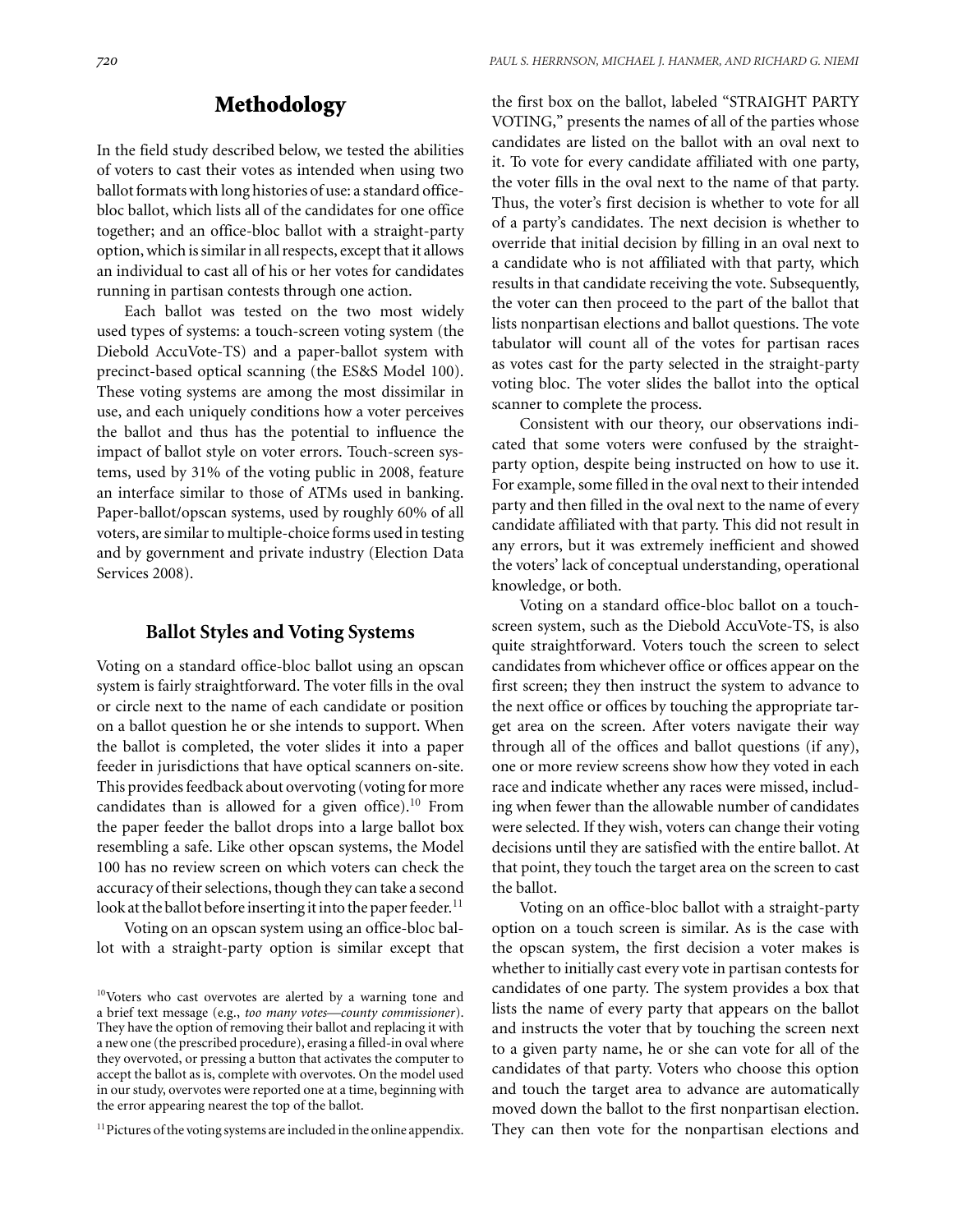ballot questions that remain on the ballot. Voters who wish to vote straight-party with exception (i.e., override their straight-party vote for one or more candidates) can either change a vote by paging back through the ballot and changing their vote when they arrive at the specific election or by navigating to the race of interest by selecting that racewhen they reach the review screen. Should a voter not wish to use the straight-party option, the screen that offers this option also instructs them to move to the next page, where they begin voting for the first partisan office.

#### **Study Design**

Our field study resembles other political science field research and possesses properties common to usability studies. We assembled a demographically diverse group of participants comprising the traits of the population of interest, asked them to perform a set of representative tasks, and observed their performance of those tasks using both obtrusive and unobtrusive measures.<sup>12</sup> The data we analyze in this article focus primarily on voter errors. An expert review by usability specialists and a laboratory study helped us develop hypotheses about voter interactions with ballots and interpret the field study results (Herrnson et al. 2008).

The field study involved a diverse group of about 1,540 participants recruited from university student bodies, faculty, and professional and maintenance staffs; upscale and downscale shopping malls; senior citizens'facilities; community centers; and professional office buildings in three states. The selection of states ensured that some respondents had been exposed to a straight-party option (Michigan) and some had not (Maryland and New York), as well as a variety of voting systems. After receiving a brief orientation to the project, participants were asked to read a voter guide (or information booklet), one for use with a standard office-bloc ballot or one for use with the office-bloc ballot with a straight-party option. The guide resembled the nonpartisan sample ballots mailed to voters by election officials in some localities and published in many local newspapers. Voters frequently circle their choices on voter guides and take them into the voting booth. By recording their voting decisions on a guide and using it at the polling place, voters are able to cast their ballots without relying entirely on memory.

The guides included a paragraph of descriptive information for the candidates for president and for candidates for some state, local, and nonpartisan offices that

appeared further down the ballot. The information included their party affiliation, political and professional experience, and positions on prominent issues that typically divide contemporary voters, such as tax cuts and government spending.<sup>13</sup> This information enabled participants to discern key differences among candidates and make substantive choices based on factors that many voters consider when casting their ballots. It helped participants become engaged at the outset, kept them attentive and careful throughout the voting process, and added realism to voter decision making and our simulated election. The seriousness with which the participants took their participation in our voting study was visible in two ways. First, in the course of conducting the study, we observed the participants referring to their voter guides while casting their votes. $14$  Second, when analyzing the data, we found that an extraordinary number of participants—more than 50%—took advantage of the opportunity to provide handwritten comments describing their impressions of the voting process. Further authenticity was created by asking voters to choose two candidates for associate justice of the state supreme court and two candidates for state representative, as these are multicandidate races in a number of states, and by providing voters with a summary paragraph for each of the ballot issues and asking them to circle "yes" or "no," depending on their preferences. Of course, providing substantive information about candidates and issues, and employing a voter guide, takes time; in the interest of preventing the simulation from becoming too long, voters were provided with less information, comprising only party affiliation (a standing voting cue) for some lower-level candidates, and instructed to vote for a preselected candidate for some offices. Voters were instructed to circle the names of all of the candidates and issues for whom they intended to vote.15

The ballot we used was realistic in content and resembled a ballot that individuals would encounter in the

<sup>&</sup>lt;sup>12</sup>For a description of the respondents, see online Appendix Table 1a.

 $13$ <sup>13</sup>The voting guides are reproduced in online Appendix Figure 1.

<sup>&</sup>lt;sup>14</sup>This personal observation also enabled us to exclude data collected from the few individuals we observed who were not serious about their participation in the study.

<sup>&</sup>lt;sup>15</sup>Research by Everett, Byrne, and Greene (2006) found no difference in error rates based on whether participants were able to choose freely or were given a set of candidates for whom to vote (undirected and directed voting) or on the use of real or fictional candidates. More recent research by the same team (Byrne, Greene, and Everett 2007) found that fewer errors were produced when voters were directed, suggesting that results "based on directed voting may be underestimating the real error rate" (176). The latter results were not available at the time of our tests, so we used a mix of directed and undirected voting.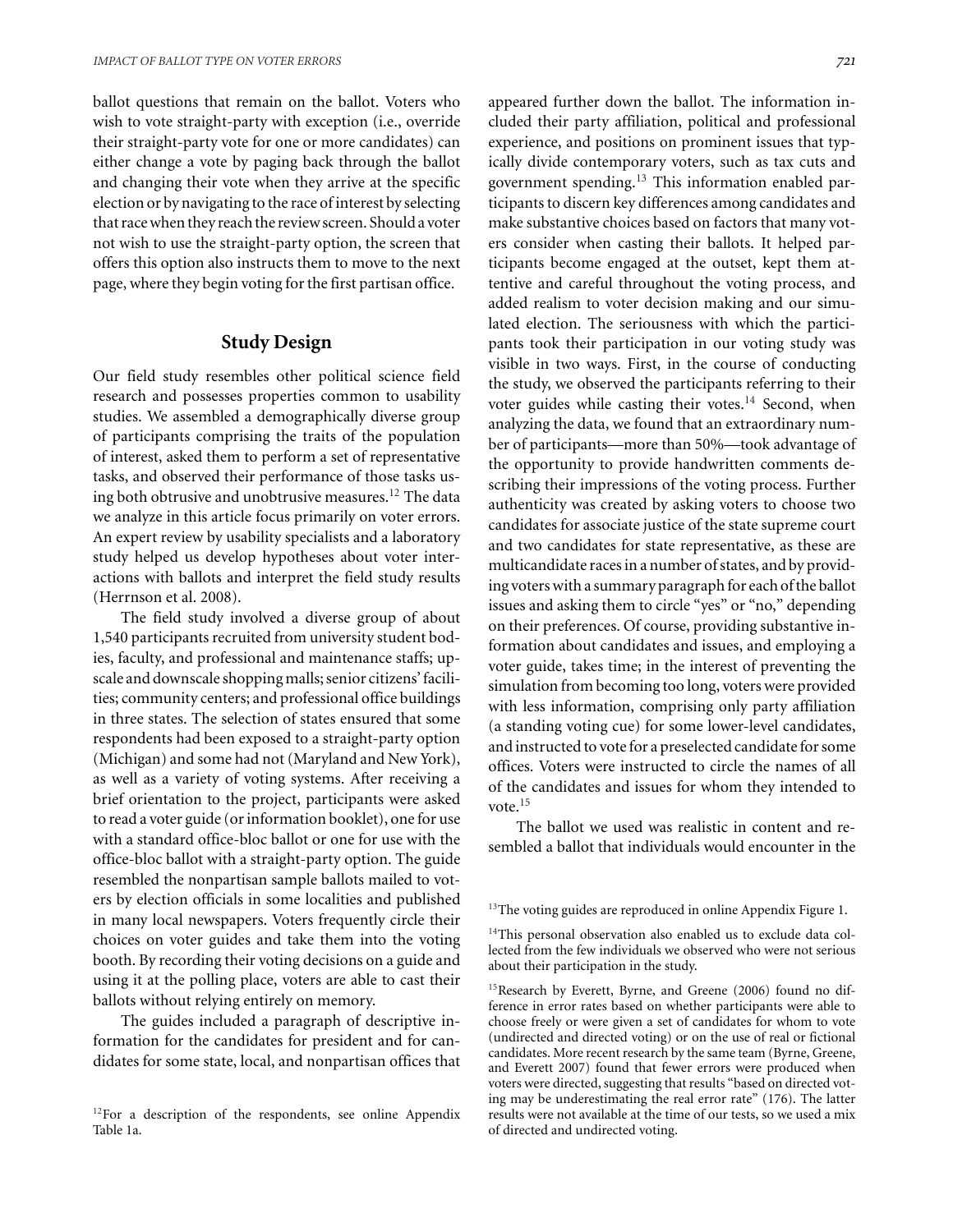voting booth.<sup>16</sup> It consisted of 18 offices and four ballot questions and contained the usual features, including partisan and nonpartisan sections; elections for federal, state, and local offices; an uncontested race; and races with two candidates to be elected. The candidates includedmen and women whose names represented various ethnic backgrounds and were associated with the Democratic, Republican, and other contemporary parties. The ballot questions were taken from actual ballots.

Once they had completed the voter guide, participants were directed, in random fashion, to vote on one of the voting systems. Written instructions on how to vote were posted at each system, and research assistants, playing the role of election judges, were available to answer voters' questions and help those who appeared to have difficulty completing a ballot. Once voting was completed, voters filled out a questionnaire recording their reactions. Then, they voted on another voting system as determined by the randomization process. The number of participants for each type of ballot was roughly the same; each participant used the same type of ballot throughout the study. Because we were only able to obtain one voting system of each type and the systems needed to be reprogrammed in order to change ballot styles, we were unable to randomly assign participants to the two ballot types. However, both ballots were deployed in the same locations where possible or in similar locations to control for the possibility of systematic bias. Although we had little reason to worry about bias resulting from differences in the types of respondents assigned to each ballot type, to alleviate potential concerns we used a propensity score matching procedure to preprocess the data prior to implementing our statistical tests (see, e.g., Morgan and Winship 2007). Specifically, we used kernel matching to balance the individual characteristics across the two types of ballots, with the matching done separately for each voting system.<sup>17</sup> Individuals were matched across the two ballot types based on measures of education, age, race, computer usage, partisan strength, experience with a similar voting system, and location. The balance across individual characteristics was good before matching and improved after matching (see online Appendix Table 1b).

Finally, participants concluded the study by completing a questionnaire to ascertain background information, such as their prior voting experience, age, race, education level, and other relevant information. Background information, the voter guides (which recorded voter intentions), actual votes cast, and reactions to the voting experience using each system were matched using a unique name cast for a write-in vote and some identification numbers.<sup>18</sup>

## **Dependent Variables**

Our dependent variables measure two different types of voter errors—wrong-candidate errors and unintentional undervotes. Wrong-candidate errors occur when a voter intends to cast a vote for a specific candidate (as indicated by his or her selection on a voter guide) and mistakenly casts a vote for another candidate. Unintentional undervotes occur when a voter intends to cast a vote for a candidate for an office and fails to vote for any candidate for that office. The latter measure contains one component of the "residual vote" used by the CalTech/MIT Voting Technology Project (2001), which combines the number of overvotes, undervotes, and spoiled ballots into a single aggregate-level measure. The residual vote has been an important starting point for comparisons of the performance of different voting systems and ballot designs across different jurisdictions and types of voters (e.g., Brady et al. 2001; Hanmer et al. 2010; Tomz and Van Houweling 2003). One of its major advantages is that it can be used in studies of actual elections. Our measure of undervotes has the benefit of separating unintentional undervotes (committed in error) from intentional undervotes (committed deliberately). Given that undervotes are often intentional (Herron and Sekhon 2005), distinguishing between the two types is important to measuring and understanding errors resulting from voter interactions with ballots. Another improvement associated with our measures of voter errors is that they are based on individual-level data and thus avoid the ecological fallacy.

The metrics in this study enable us to assess the interaction of ballot designs, voting systems, and citizens' traits on their abilities to cast their ballots as intended. Most important, our research design makes it possible

<sup>&</sup>lt;sup>16</sup>There were, in fact, two ballots, but they differed only in whether they contained a straight-party feature.We designed our ballot after reviewing ballots used between 1998 and 2000 that were collected from all 50 states. Abbreviated versions of the ballots are reproduced in online Appendix Figures 2 and 3.

<sup>&</sup>lt;sup>17</sup>Kernel matching is one of the approaches recommended by Morgan and Winship (2007, 109). Matching was implemented using software provided in Leuven and Sianesi (2003). We obtained substantive results that were similar when trying the other approaches.

<sup>&</sup>lt;sup>18</sup> All write-in names were of the same length and relatively simple. Voters who failed to enter a name that could be matched with a booklet (about 10%) were excluded from the analysis because there was no way to determine whether they voted accurately. Errors on the write-in for those who could be matched are strongly related to errors on other parts of the ballot; thus, eliminating the cases with the worst errors on the write-in almost surely leads to slight underestimates of the error rates.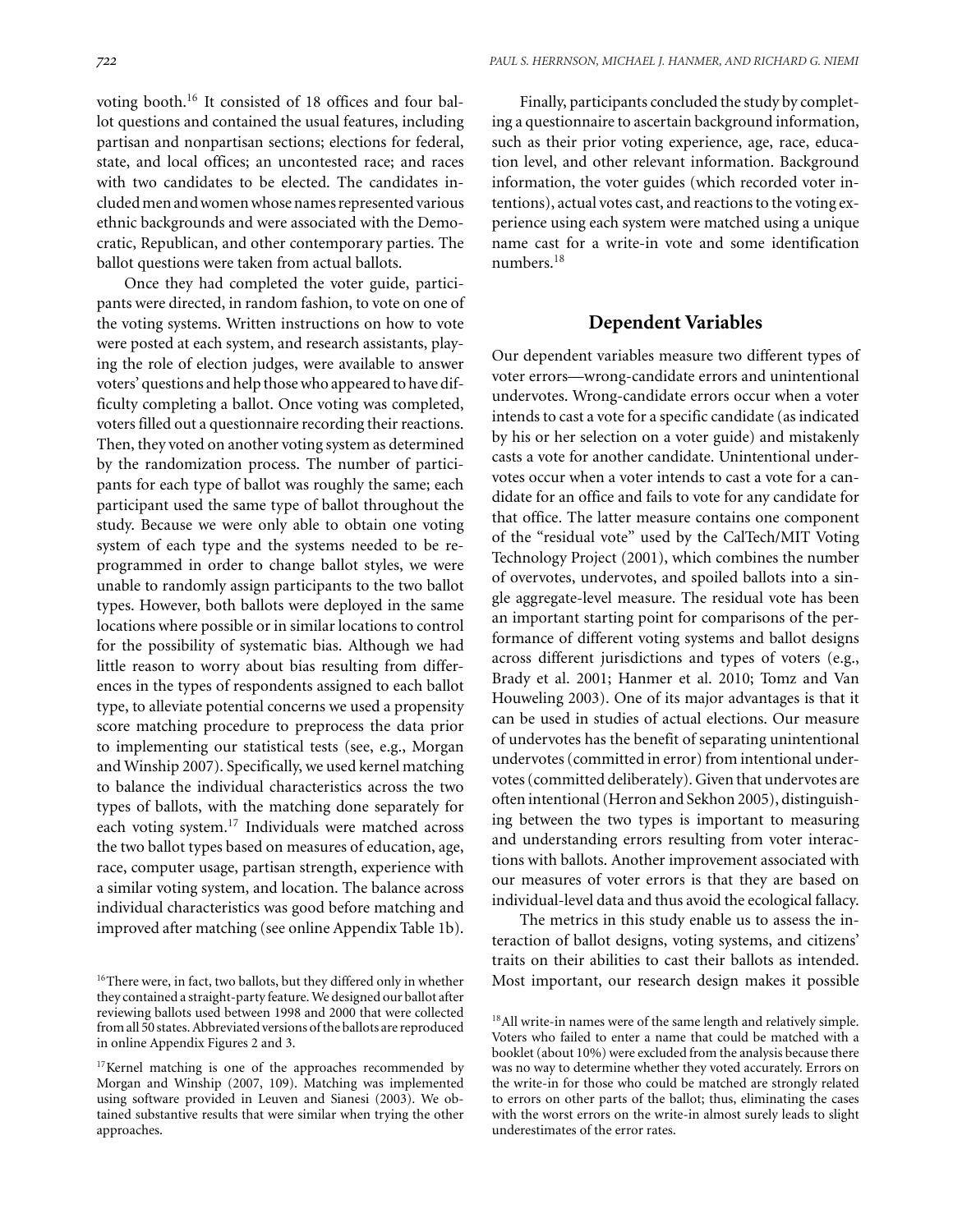to determine directly whether an individual casts a vote for the intended candidate or for some other candidate. This is important because voting for the wrong candidate is worse than failing to vote in a race altogether, as one candidate inadvertently loses a vote and an opponent receives it. As a practical matter, this error is especially egregious because the erroneously selected candidate is most likely to be a candidate listed on the ballot immediately before or after the desired candidate and often that candidate's major competitor. Finally, we combine wrong-candidate errors and unintentional undervote errors to create a measure of overall voter errors that is not clouded by the inclusion of intentional undervotes or deficient in its omission of wrong-candidate votes.<sup>19</sup>

Although our research has the advantage of allowing for the study of individual-level differences in interactions with ballots, it is not without shortcomings. Among them is that we were able to introduce only a limited number of treatments. For example, due to reliance on manufacturers to provide and program the voting systems, we could test only one (albeit the most widely used and simple) form of straight-party option and only one ballot-marking system (fill-in-the-oval).<sup>20</sup> These and related issues (such as the use of a convenience sample) result in findings that have strong internal validity, but less external validity than the findings of aggregate-level voting studies. Another limitation is we did not evaluate variations in the time it took to vote across the two ballot types. Since election officials might support straightparty voting due to its potential to reduce the amount of time it takes to vote, future research should examine the relationship between errors and time spent voting.

#### **Statistical Techniques**

After providing an overview of the data and testing some basic hypotheses with descriptive statistics, we perform two multivariate analyses: one for wrong-candidate errors and one for unintentional undervotes. As noted earlier, these analyses were done after preprocessing the data via matching techniques. Because our dependent variables are counts, with an expectation for overdispersion, we use negative binomial regression (Long 1997).<sup>21</sup> We include measures of the age, education, race, computer use, ballot type, and previous experience with the type of voting system being used. We also include controls for strength of partisanship (which functions as a surrogate for voter interest in and knowledge about politics), state (where we capture whether a voter would have been exposed to a straight-party option or a particular voting system), and the order in which the individual voted on the particular voting system (to control for the possibility of learning effects).

## **Results**

We begin with a test of our initial hypotheses in the context of standard races where the task is simply to cast a vote for one candidate. Our first two hypotheses suggest that voters using the ballot with the straight-party option are more likely to cast votes in all partisan races than voters using the standard office-bloc ballot (H2), but more of those votes are likely to be cast for candidates other than the ones voters intend to support (H1).

The results provide strong support for our hypothesis regarding wrong-candidate errors. For the two races at the top of the ballot, the wrong-candidate error rates on the ballots with a straight-party option are more than three times as large as those on the standard office-bloc ballot (see Table 1). For example, on the touch-screen voting system, 4.1% of the voters made wrong-candidate errors on the ballot with a straight-party option when voting for president compared to 1.2% of voters using the standard office-bloc ballot. The results for the Senate election are similar. It is noteworthy that in the race for president across both ballot types, and both voting

<sup>&</sup>lt;sup>19</sup>We do not test for errors that can be committed on only one system, such as voting for more candidates than allowable, making stray marks on or tearing a paper ballot, screen freezes caused by dragging a finger down the screen, or other equipment failures.

<sup>20</sup>We chose to test an office-bloc ballot over a party-column (or row) ballot because most DREs are only programmed with an office-bloc ballot. Also, an examination of ballots in all 50 states in 1998 or 2000, prior to the adoption of DREs, showed that the office-bloc ballot was much more common, as only 10 states used a partycolumn/row ballot. The ballot we tested provides one straight-party option that applies to all partisan races; others allow for more (e.g., Oklahoma), and the North Carolina straight-party mark excludes presidential electors. Another ballot-marking system involves connecting arrows to indicate vote choice. We allowed voters to scan paper ballots for errors, an option some jurisdictions do not allow.

 $21$  Other election studies use a similar approach when ordinary leastsquares regression (OLS) is not appropriate (Long 1997), such as when assessing residual votes generated by small numbers of voters (e.g., Kimball, Kropf, and Battles 2006). The same concern holds for wrong-candidate errors and unintentional undervotes. First, the distributions of both types of error have a lower bound of 0 and are strongly skewed, with most of the observations clustered at 0. Second, we expect that errors across the ballot should not be treated as independent events, as those who make one error (e.g., due to problems of understanding the ballot or voting system) are likely to make additional errors. Thus, the nature of our data violates some of the most basic assumptions of OLS. As expected, the alpha estimated from each of the negative binomial regression models is positive and statistically significant, supporting our concern with overdispersion.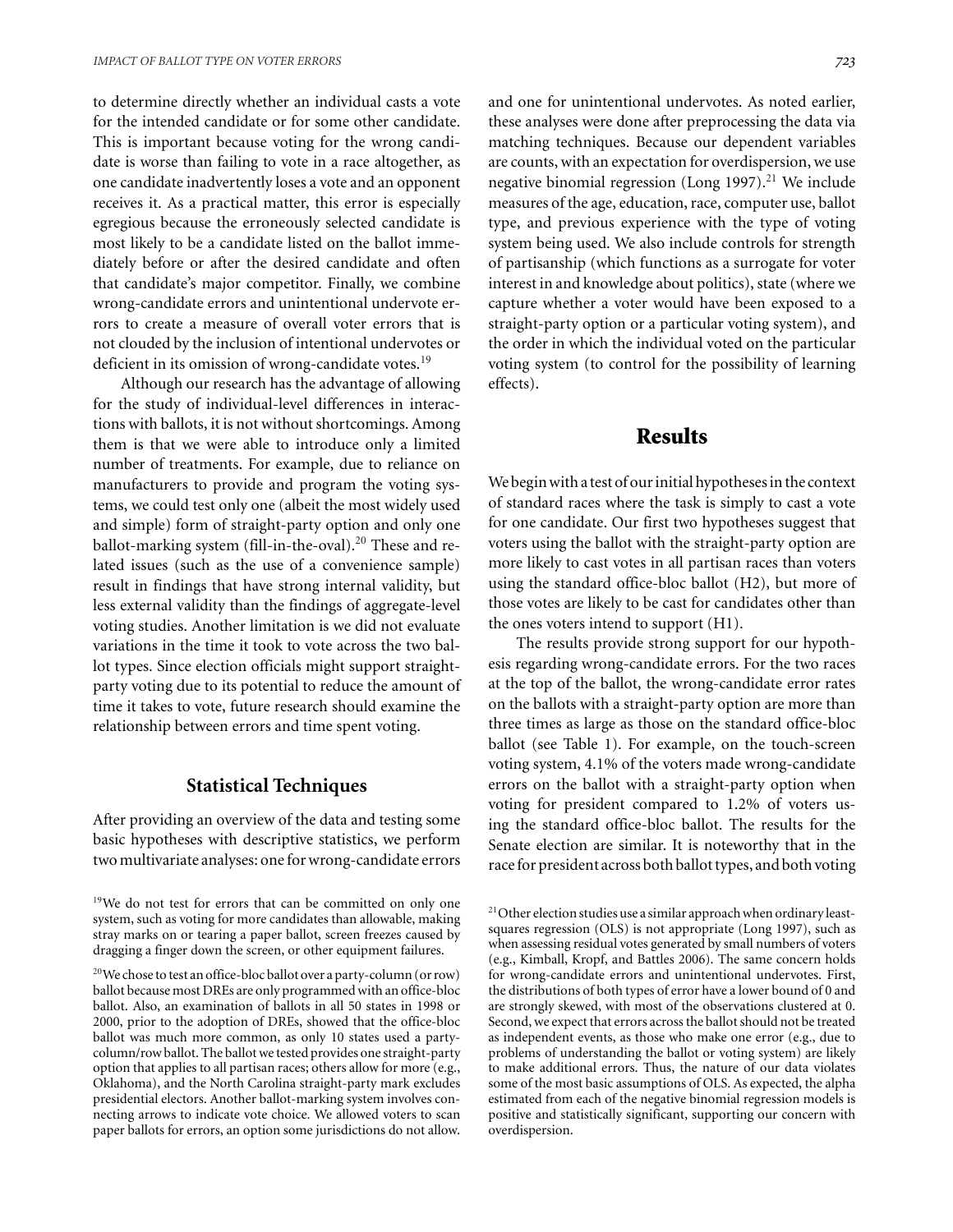| President               | Touch Screen (Diebold) |             |                   | Paper Ballot/Opscan (ES&S) |             |                    |  |
|-------------------------|------------------------|-------------|-------------------|----------------------------|-------------|--------------------|--|
|                         | Straight-party         | Office-bloc | Prob <sup>a</sup> | Straight-party             | Office-bloc | Prob. <sup>a</sup> |  |
| Wrong candidate         | 4.1                    | 1.2         | 0.013             | 5.6                        | 1.8         | 0.005              |  |
| Undervote               | 1.0                    | 0.1         | 0.075             | 0.2                        | 0.0         | 0.318              |  |
| <b>Total Error Rate</b> | 5.1                    | 1.3         | 0.003             | 5.8                        | 1.8         | 0.003              |  |
| U.S. Senate             |                        |             |                   |                            |             |                    |  |
| Wrong candidate         | 3.6                    | 1.5         | 0.072             | 4.2                        | 1.2         | 0.010              |  |
| Undervote               | 1.0                    | 0.3         | 0.234             | 0.2                        | 1.3         | 0.017              |  |
| <b>Total Error Rate</b> | 4.5                    | 1.8         | 0.032             | 4.4                        | 2.5         | 0.129              |  |
| (N)                     | (507)                  | (634)       |                   | (503)                      | (635)       |                    |  |

**TABLE 1 Type and Percentage of Errors for Races at the Top of the Ballot, by Ballot Type and Voting System**

<sup>a</sup>p-value (two-tailed) is for the difference between straight-party and office-bloc ballots.

*Notes*: Analysis done after preprocessing the data via kernel matching. All undervotes are unintentional undervotes. The total of wrongcandidate and undervote error rates does not always add to the total error rate due to rounding.

systems, substantially more voters made candidate selection errors—the more severe of the two types of error than unintentional undervotes.

With respect to our hypotheses regarding undervotes, the results indicate that voters committed few of them but that the straight-party option generally did not reduce their frequency. An exception is found in the Senate race for those using the opscan system; here, the percentage of unintentional undervotes was considerably smaller on the straight-party ballot than on the standard office-bloc ballot. It is worth noting that, despite the dissimilarities in the interfaces of the two voting systems, for the most part the error rates for the paper-ballot/opscan system were similar to those for the touch-screen system. This is somewhat surprising given the public criticisms raised about electronic voting systems (e.g., Alvarez and Hall 2008), but it is consistent with research showing that voters rate various touch-screen systems as favorably, if not more so, than opscan systems (de Jong, van Hoof, and Gosselt 2008; Herrnson et al. 2008, chap. 3).

When further complications are added to the voting task, the error rates and types of errors can change dramatically. Table 2 presents the results for races in which two candidates were to be elected: the race for state representative, a partisan contest; and the race for state supreme court associate justice, a nonpartisan race. In both races, voters were asked to "Vote for no more than TWO" candidates. Only voting for the second candidate is shown i.e., the candidate most likely to be overlooked.

For the partisan race, we again expected that voters would cast fewer undervotes on the ballot with a straightparty option than on the standard office-bloc ballot because the straight-party option enables the voter to complete all of the votes for the partisan office in one action, without having to recognize the new instruction regarding the ability to vote for two (H2). As anticipated, voters using the straight-party option on the opscan system cast fewer undervotes than those who used the standard office-bloc ballot. Though there also were fewer undervotes when voters used the straight-party ballot on the touch-screen system, the difference was neither substantively nor statistically significant.

The results for the nonpartisan election for associate justice, where the straight-party option is not operative, help us to better understand the straight-party option's effect when more than one candidate is to be selected (H3). In the partisan two-to-be-elected race, the straight-party option automatically chooses two candidates of the same party; in the nonpartisan race, the voter must follow the instructions and deliberately select two candidates. Comparing the two contests demonstrates that voters using the straight-party option commit fewer undervotes when the straight-party mechanism is operative (in the race for state representative) than when it is not (in the race for associate justice). While the undervote rates on the standard office-bloc ballot for both races were similar, on the ballot with the straight-party option the percentage of undervotes in the nonpartisan race was much higher, by a factor of almost three, than in the partisan race. $^{22}$ 

The final set of descriptive statistics examines overall error rates across the ballot. The analysis includes

<sup>&</sup>lt;sup>22</sup>While the comparison is complicated by the fact that the election for associate justice is further down the ballot, the larger number of undervotes relative to wrong-candidate errors in the justice election in comparison to the state representative election demonstrates that the location of the election on the ballot does not drive the result.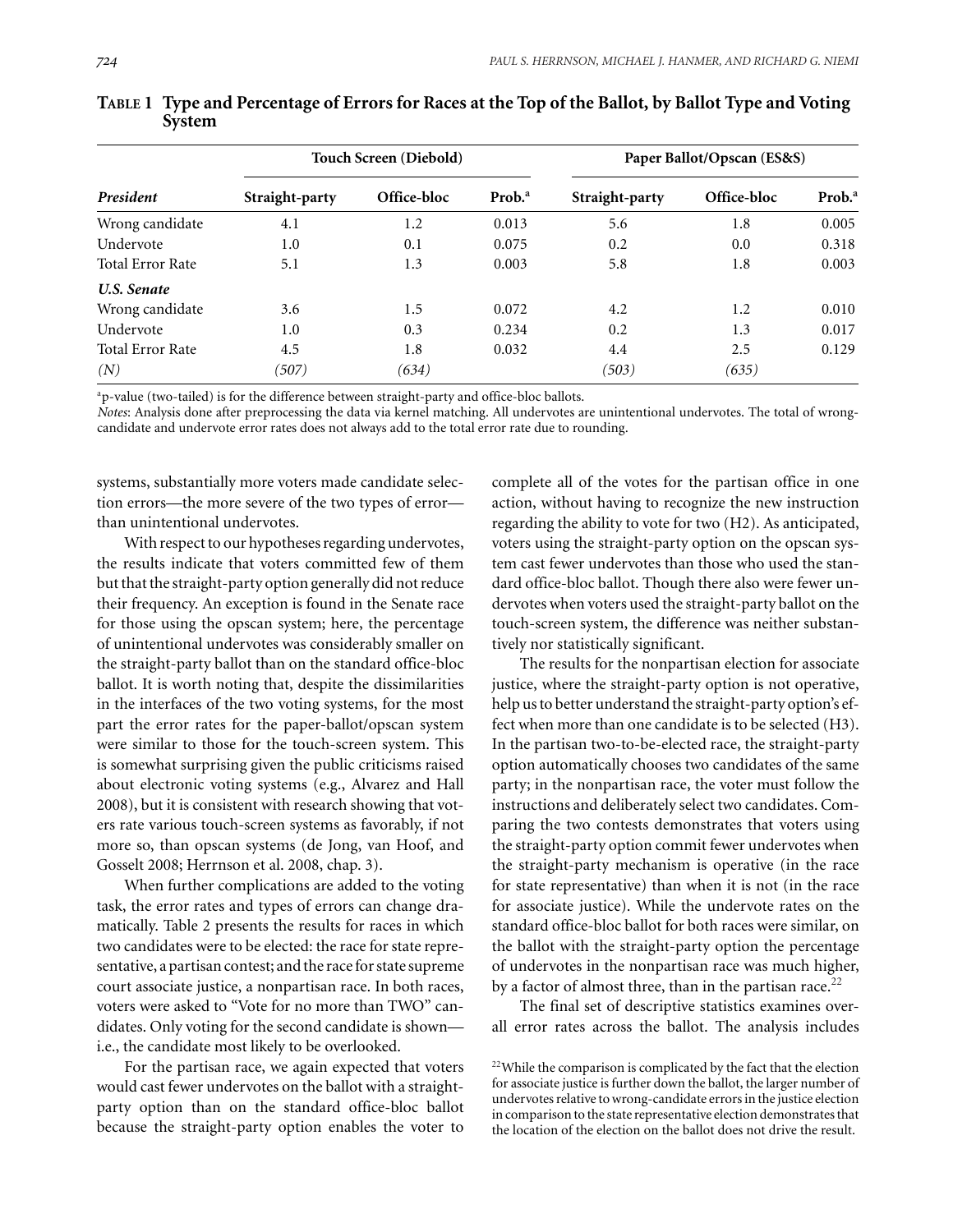#### **TABLE 2 Type and Percentage of Errors for Races with Complex Tasks ("Vote for no more than TWO"), by Ballot Type and Voting System**

|                  | State Representative (partisan; second choice, when voting for two)<br>Touch Screen (Diebold) |             |                    | Paper Ballot/Opscan (ES&S) |             |                    |  |
|------------------|-----------------------------------------------------------------------------------------------|-------------|--------------------|----------------------------|-------------|--------------------|--|
|                  | Straight-party                                                                                | Office-bloc | Prob. <sup>a</sup> | Straight-party             | Office-bloc | Prob. <sup>a</sup> |  |
| Wrong candidate  | 3.2                                                                                           | 2.0         | 0.299              | 3.8                        | 1.6         | 0.050              |  |
| Undervote        | 1.6                                                                                           | 1.9         | 0.780              | 2.2                        | 4.5         | 0.058              |  |
| Total error rate | 4.7                                                                                           | 3.9         | 0.576              | 6.0                        | 6.1         | 0.928              |  |
|                  | State Supreme Court Associate Justice (nonpartisan; second choice, when voting for two)       |             |                    |                            |             |                    |  |
|                  | Straight-party                                                                                | Office-bloc | Prob. <sup>a</sup> | Straight-party             | Office-bloc | Prob. <sup>a</sup> |  |
| Wrong candidate  | 4.5                                                                                           | 2.6         | 0.165              | 2.0                        | 0.9         | 0.234              |  |
| Undervote        | 4.5                                                                                           | 2.9         | 0.201              | 6.2                        | 3.6         | 0.074              |  |
| Total error rate | 9.1                                                                                           | 5.5         | 0.054              | 8.2                        | 4.4         | 0.029              |  |
| (N)              | (507)                                                                                         | (634)       |                    | (503)                      | (635)       |                    |  |

<sup>a</sup>p-value (two-tailed) is for the difference between straight-party and office-bloc ballots.

*Notes*: Analysis done after preprocessing the data via kernel matching. All undervotes are unintentional undervotes. The total of wrongcandidate and undervote error rates does not always add to the total error rate due to rounding.

#### **TABLE 3 Errors across the Ballot, by Ballot Type and Voting System**

|                                                  | Touch Screen (Diebold) |       |       | Paper Ballot/Opscan (ES&S)                                               |       |                    |
|--------------------------------------------------|------------------------|-------|-------|--------------------------------------------------------------------------|-------|--------------------|
|                                                  |                        |       |       | Straight-party Office-bloc Prob. <sup>a</sup> Straight-party Office-bloc |       | Prob. <sup>a</sup> |
| Mean number of errors                            | 0.9                    | 0.6   | 0.009 | 1.0                                                                      | 0.7   | 0.008              |
| Mean number of votes for the wrong candidate.    | 0.7                    | 0.4   | 0.004 | 0.8                                                                      | 0.4   | 0.000              |
| Mean number of undervotes                        | 0.2                    | 0.2   | 0.803 | 0.2                                                                      | 0.3   | 0.497              |
| Partisan offices                                 | 0.07                   | 0.08  | 0.826 | 0.04                                                                     | 0.10  | 0.017              |
| Nonpartisan offices                              | 0.10                   | 0.08  | 0.478 | 0.19                                                                     | 0.16  | 0.589              |
| Percentage of voters who made at least one error | 30                     | 30    | 0.968 | 35                                                                       | 30    | 0.153              |
| (N)                                              | (507)                  | (634) |       | (503)                                                                    | (635) |                    |

<sup>a</sup>p-value (two-tailed) is for the difference between straight-party and office-bloc ballots.

*Notes*: Analysis done after preprocessing the data via kernel matching. All undervotes are unintentional undervotes.

18 offices and 20 votes (two offices were races where two were to be elected).<sup>23</sup> The number of errors per ballot is seemingly small, averaging just over one-half to one per ballot (see Table 3), but they are consequential. As suggested by H1, the error rates were significantly larger on the office-bloc ballot with the straight-party option. As with the specific races shown above, voting for the wrong

<sup>23</sup>Given complexities in the instructions for voting for the U.S. House of Representatives, Secretary of State, and Attorney General, we exclude these races from the analysis. For the latter two, the instructions precluded the possibility of certain types of errors on both ballots. For the U.S. House race, we asked only those voters using the straight-party ballot to go back and change their vote, so we cannot separate the effect of the task from that of the ballot. The layout of the ballots makes it highly unlikely that votes for other races were influenced by this additional task. Our observations from the field test corroborate this.

candidate was a larger problem than unintentional undervoting, a result that holds for both the touch-screen and opscan systems. We find modest support for H2, that undervotes on partisan contests are lower on the ballot with a straight-party option.<sup>24</sup> However, contrary to H3, undervotes on the nonpartisan portion of the ballot do not differ by ballot type.

When viewed another way, the magnitude of the error rate is considerably more striking. Depending on the ballot type and voting system, between 30% and 35% of the voters cast a ballot with at least one error (see the bottom row of Table 3). The error rate was the same across the

 $24V$ oters were expected to have (or were assigned) preferences in all but one partisan office. Where they lacked such preferences, the straight-party option would likely have a greater effect.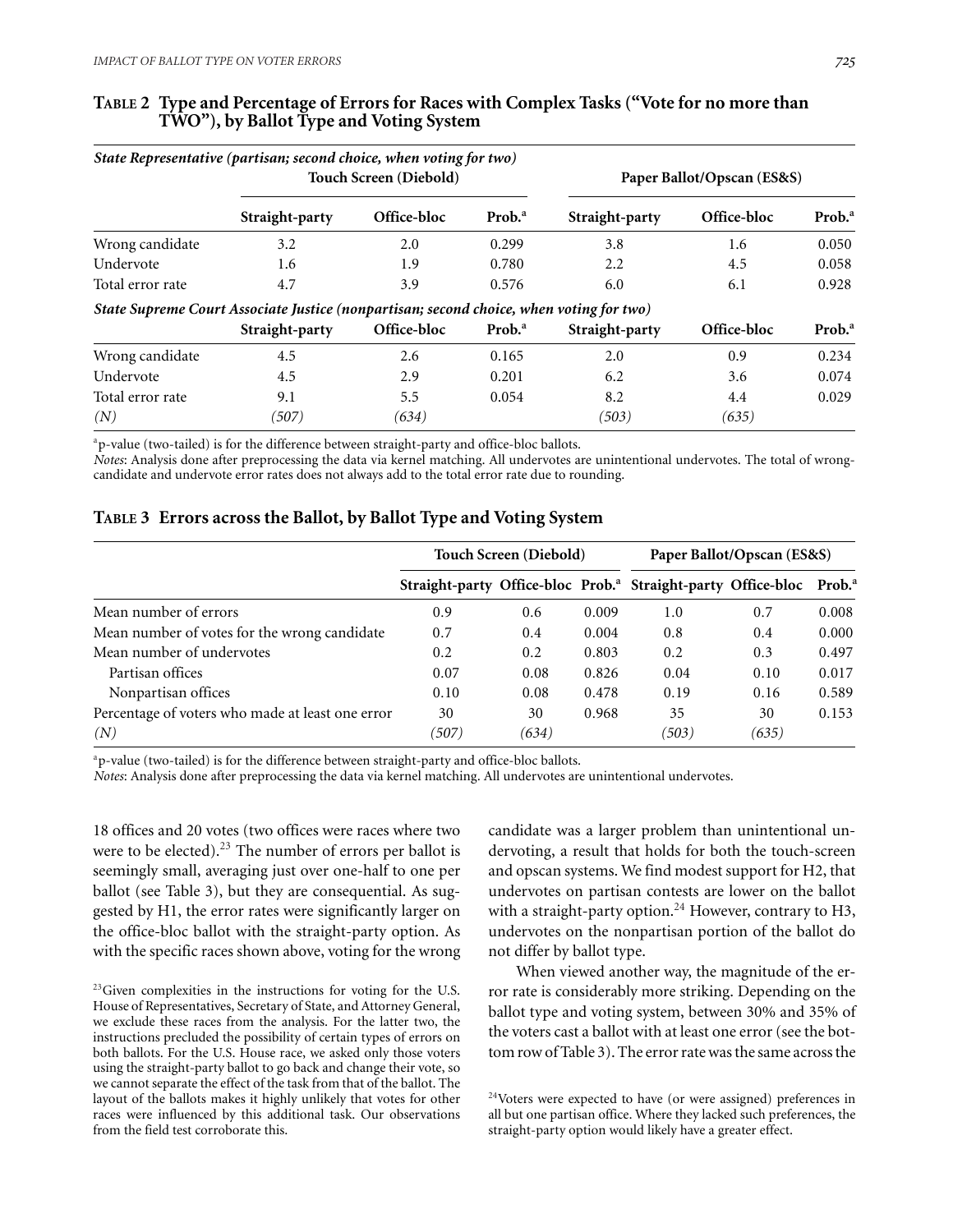#### **FIGURE 1 Predicted Number of Wrong-Candidate Errors across the Ballot by Ballot Type, Voting System, and Individual Characteristics**



Panel a: Touch-Screen Voting System (Diebold)





*Notes*: Results are based on estimates from online Appendix Tables 3 and 4. Calculations were made by manipulating the values for the ballot while holding all other values at their observed values (see Hanmer and Kalkan 2011). All differences between the straight-party ballot and the office-bloc ballot are statistically different at p *<* 0.05 (two-tailed). The basic pattern of higher errors on the straight-party ballot holds for the control variables (not shown).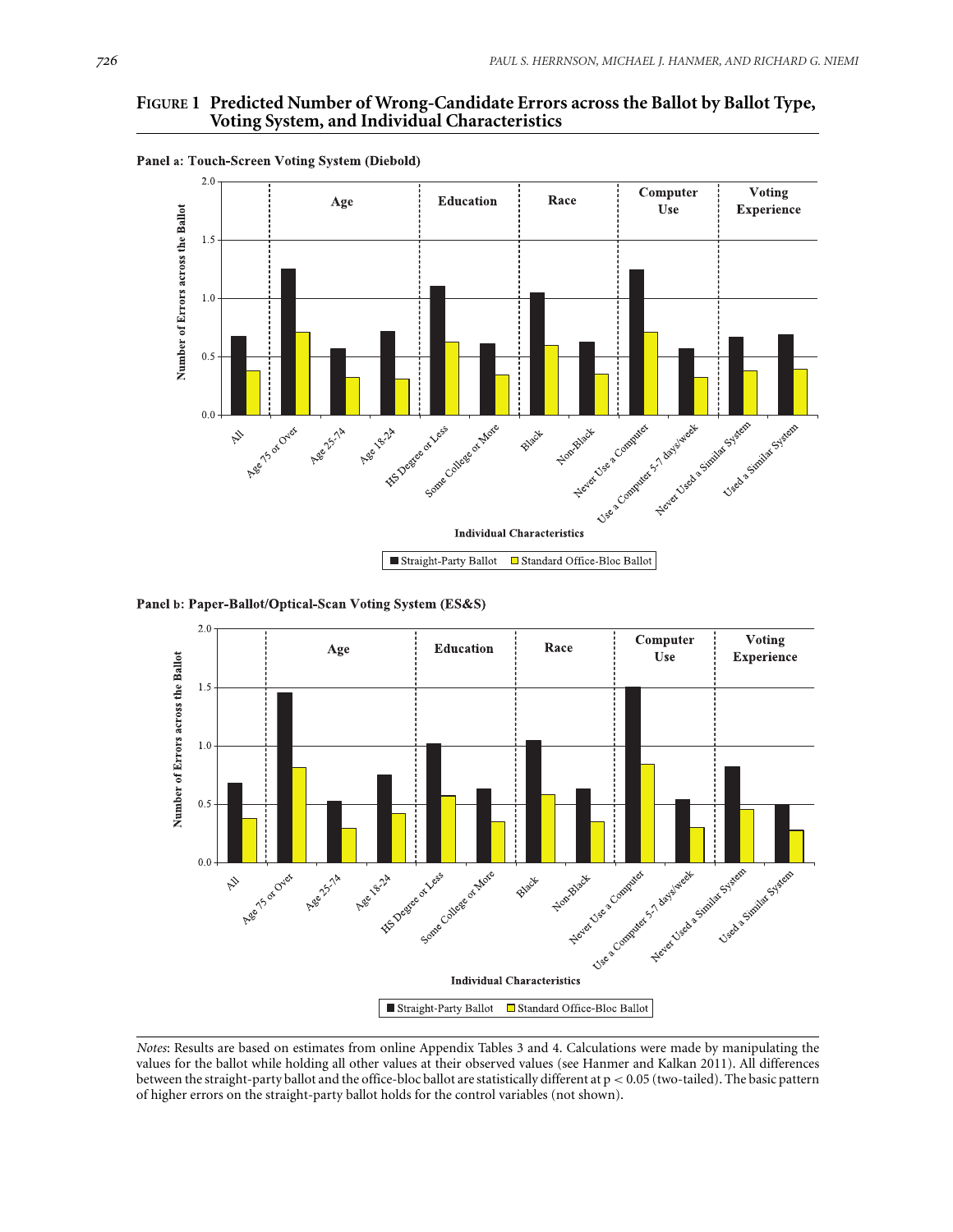#### **FIGURE 2 Predicted Number of Unintentional Undervotes across the Ballot by Ballot Type, Voting System, and Individual Characteristics**



Panel a: Touch-Screen Voting System (Diebold)

Panel b: Paper-Ballot/Optical-Scan Voting System (ES&S)



*Notes*: Results are based on estimates from online Appendix Tables 5 and 6. Calculations were made by manipulating the values for the ballot while holding all other values at their observed values (see Hanmer and Kalkan 2011). None of the differences between the straight-party ballot and the office-bloc ballot are statistically different at p *<* 0.05 (two-tailed). Similar conclusions are drawn for the control variables (not shown).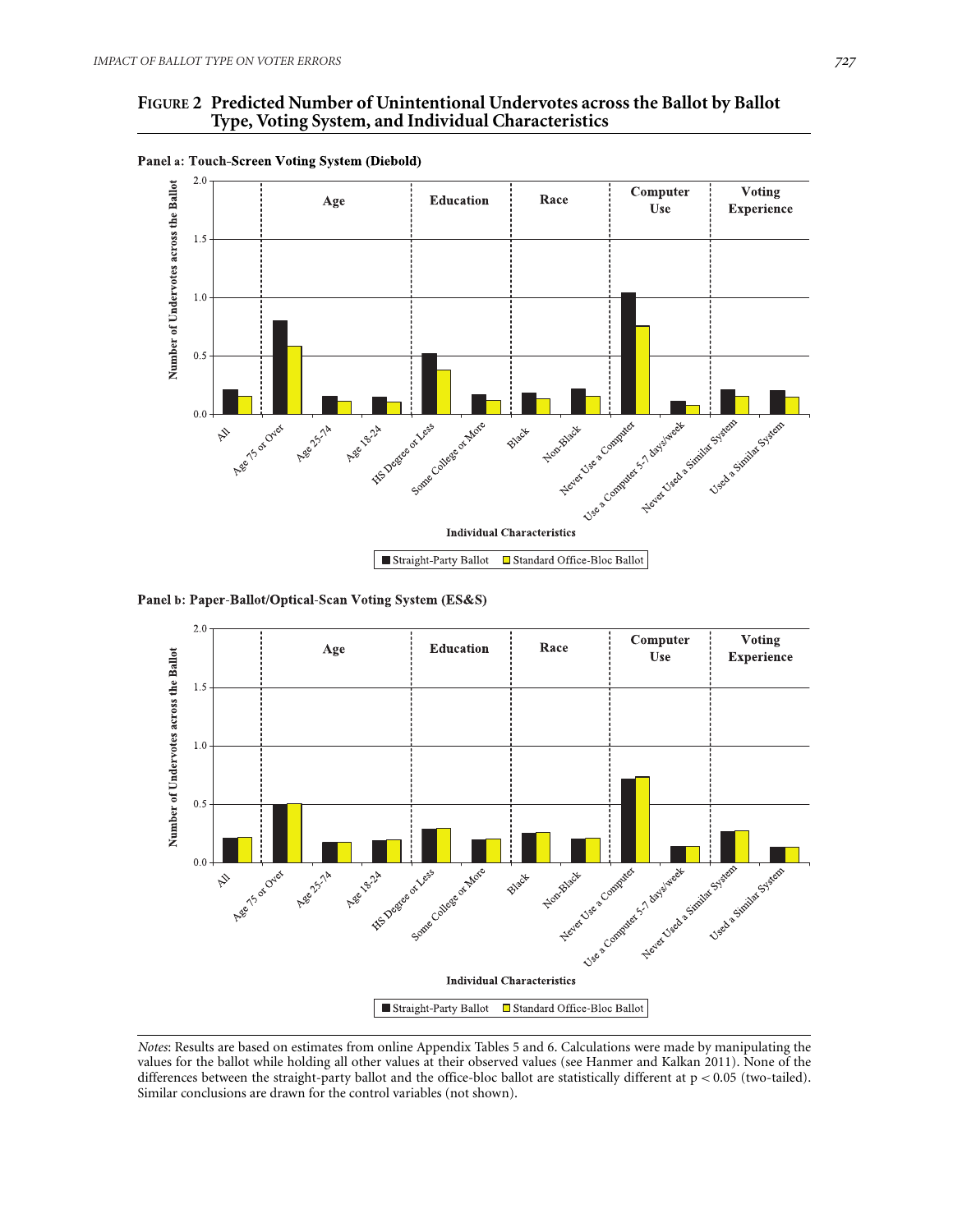two ballot types when the touch screen was used, but on the opscan system the percentage of ballots with at least one error was greater on the ballot with the straight-party option.<sup>25</sup>

The results in Figure 1 (generated from negative binomial regressions) predict the number of wrong-candidate errors across the ballot by voter characteristics.<sup>26</sup> First, as expected, voters over the age of 75 make substantially more errors on the straight-party ballot than on the standard office-bloc ballot.<sup>27</sup> For example, on the opscan system the mean number of wrong-candidate errors on the standard office-bloc ballot for those aged 75 and up was 0.82, while voters of that age group are predicted to average almost 1.5 errors on the straight-party ballot. The results are similar for the touch-screen system.<sup>28</sup>

Also as expected, when the least educated use the straight-party option the average number of candidate errors is high, regardless of the voting system used. Error rates across ballot type also differ by voters' racial or ethnic backgrounds. Voters of all races make more errors on the ballot with the straight-party option than the standard office-bloc ballot, but non-Hispanic blacks make considerably more errors when using the ballot with the straight-party option. Voters who never used a computer tend to have high error rates in general, and as expected, these voters committed more errors when they used the straight-party option.

The differences across ballot types for unintentional undervotes are generally smaller and less consistent across individual characteristics and voting systems, probably because so few undervotes occurred (see Figure 2). Nevertheless, the results show that with a touch-screen

system, voters who are 75 and older cast more undervotes with the straight-party option than the standard officebloc ballot. Perhaps the most interesting result is that regardless of voter characteristics, the number of unintentional undervotes was almost identical across the two ballot types on the opscan voting system. However, not too much should be made of this apparent equality across groups because, as our earlier results show, unintentional overvotes occur less frequently than wrong-candidate errors, especially among blacks and the least educated.

# **Conclusion**

Elections in the first decade of the twenty-first century have focused attention, to an extent unprecedented since the adoption of the secret ballot a century earlier, on the methods citizens use to vote. Although recent media coverage has focused heavily on voting systems, it has become clear over the course of a decade that the entire electoral process, from registration through vote counting, is in need of thorough examination. Our research has focused on one of the least studied parts of the process—how individuals interact with the ballot.

Using a field study that allows us to match voter intent with votes cast, we demonstrate that voters who use standard office-bloc ballots make fewer candidateselection errors and fewer total errors than those who use ballots with a straight-party option. Voters who use a straight-party option have fewer unintentional undervotes for partisan offices, especially when multiple candidates are to be selected, but they commit as many or more errors of omission in nonpartisan races. Our results do not permit estimation of the number of errors in any given election because errors will vary from time to time and from one jurisdiction to another depending on factors unique to each contest. However, the surprisingly large number of errors and the greater number of and patterns of errors among those who use a ballot with a straight-party option suggest that this ballot feature is frequently misunderstood and misused, especially by older and less educated voters.

Our results highlight the importance of individuallevel research that records voting intentions in order to learn whether new ballot designs or voting systems improve voters' abilities to cast their votes accurately. The findings also have implications for public policy beyond their ballot-specific results. The relatively high incidence of wrong-candidate errors among older, less educated, and, evidently, among black voters who use a ballot with a straight-party option has repercussionsfor civil rights and

<sup>&</sup>lt;sup>25</sup>The error rates are surprisingly high. But in an experiment using college students, who are used to taking standardized tests, and paper ballots, the error rate was 1% and 14 of 126 ballots (11%) had at least one error. See Everett, Byrne, and Greene (2006).

<sup>&</sup>lt;sup>26</sup>Because negative binomial regression provides coefficient estimates that are difficult to interpret directly, we focus on the more substantively interesting predicted counts generated by the models. Moreover, since the negative binomial model is nonlinear, the estimates of the predicted number of errors for a change in a given independent variable depend on the value of all of the independent variables in the model. We report the model results for Figures 1 and 2 in online Appendix Tables 3–6. While one can report factor or percentage changes, which are not sensitive to the value of the other independent variables, they are less interesting and potentially misleading.

 $27$  Calculations were made by manipulating the values for the ballot while holding all other values at their actual values (see Hanmer and Kalkan 2011). To assess the statistical significance of the effect of the ballot on the number of errors committed, confidence intervals were constructed using stochastic simulation (see Herron 1999).

<sup>&</sup>lt;sup>28</sup>For each voting system, the differences between the ballot with the straight-party option and the standard office-bloc ballot are statistically significant at p *<* 0.05 (two-tailed).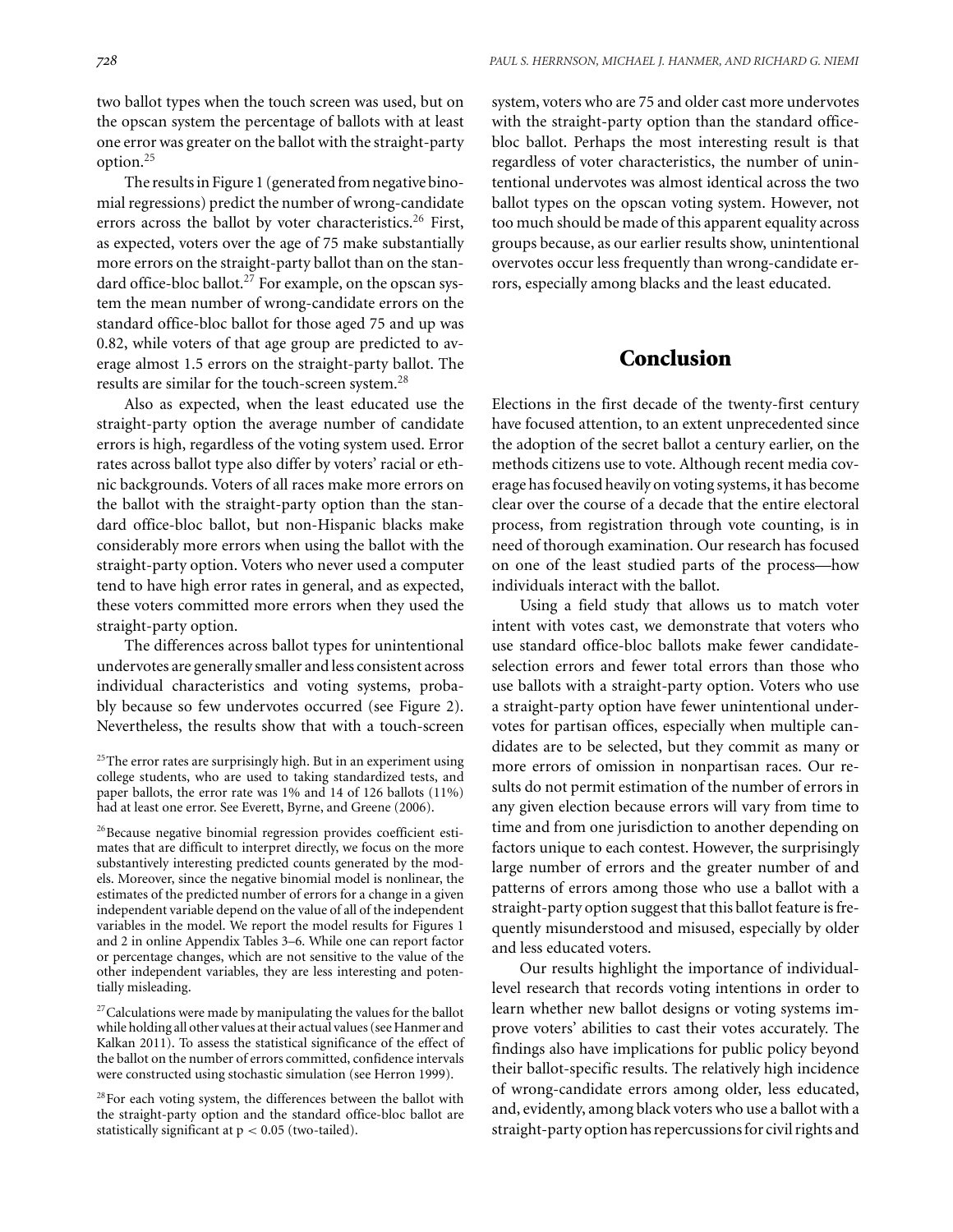voter education. They demonstrate that although perhaps not intended, ballot design—like voter identification and registration laws, the allocation of voting equipment, and the financing of campaigns—can increase the political disadvantages of traditionally underrepresented groups. More generally, the findings suggest that making more voter education and assistance available at precinctswhere numerous senior citizens and less educated persons vote could help equalize the voting experience. We hope additional light is shed on this issue through future studies that investigate other aspects of usability, such as efficiency and satisfaction.

Challenges that voters face when they go to the polls involve more than voting systems; they also involve ballots. Given that most state legislatures already have purchased new voting systems, it seems reasonable that legislators and reformers turn their attention in the future to another fundamental component of the voting process the ballot itself. Ballot features designed for the handmarked, hand-counted paper ballots introduced at the end of the nineteenth century lead to complexities and errors when used on modern touch-screen and paperballot/optical-scan voting systems. Simplifying ballots and configuring them to suit the operations of specific voting systems could go a long way toward reducing voter errors and improving elections. Voter education programs and informed on-site assistance could have similar effects. Given the centrality of elections to representative democracy, such efforts are warranted.

## **References**

- Allen, Philip L. 1906. "Ballot Laws and Their Workings." *Political Science Quarterly* 21(1): 38–58.
- Alvarez, R. Michael, and Thad E. Hall. 2008. *Electronic Elections: The Perils and Promises of Digital Democracy*. Princeton, NJ: Princeton University Press.
- Beard, Charles A. 1909. "The Ballot's Burden." *Political Science Quarterly* 24(4): 589–614.
- Blodgett, James H. 1889. "Suffrage and Its Mechanism in Great Britain and the United States."*American Anthropologist* 2(1): 63–74.
- Brady, Henry E., Justin Buchler, Matt Jarvis, and John Mc-Nulty. 2001. *Counting All the Votes*. Survey Research Center and Institute of Governmental Studies, University of California, Berkeley. http://ucdata.berkeley.edu/ new web/countingallthevotes.pdf.
- Buchler, Justin, Matthew Jarvis, and John E. McNulty. 2004. "Punch Card Technology and the Racial Gap in Residual Votes." *Perspectives on Politics* 2(3): 517–24.
- Burden, Barry C., and David C. Kimball. 1998. "A New Approach to the Study of Ticket Splitting." *American Political Science Review* 92(3): 533–44.
- Burnham, Walter Dean. 1965. "The Changing Shape of the American Political Universe." *American Political Science Review* 59(1): 7–28.
- Byrne, Michael D., Kristen Greene, and Sarah P. Everett. 2007. "Usability of Voting Systems: Baseline Data for Paper, Punch Cards, and Lever Machines." Proceedings of the SIGCHI Conference on Human Factors in Computing Systems, San Jose, CA.
- Caltech/MIT Voting Technology Project. 2001. *Voting: What Is, What Could Be*. http://vote.caltech.edu/drupal/node/10.
- Campbell, Angus, and Warren E. Miller. 1957. "The Motivational Basis of Straight and Split Ticket Voting." *American Political Science Review* 51(2): 293–312.
- Campbell, Bryan A., and Michael D. Byrne. 2009. "Straight-Party Voting: What Do Voters Think?" *IEEE Transactions on Information Forensics and Security* 4(4): 718–28.
- Day, Richard, and Kurt M. Becker. 1984. "Preelection Polling in the 1982 Illinois Gubernatorial Contest." *Public Opinion Quarterly* 48(3): 606–14.
- de Jong, Menno Joris van Hoof, and Jordy Gosselt. 2008. "Voters' Perceptions of Voting Technology: Paper Ballots versus Voting Machine with and without Paper Audit Trail." *Social Science Computer Review* 26(3): 399–410.
- Delli Carpini, Michael, and Scott Keeter. 1996. *What Americans Know about Politics and Why It Matters*. New Haven, CT: Yale University Press.
- Election Data Services. 2008. "National Voting Equipment Report." Washington, DC: EDS.
- Everett, Sarah P., Michael D. Byrne, and Kristen Greene. 2006. "Measuring the Usability of Paper Ballots: Efficiency, Effectiveness, and Satisfaction." Proceedings of the 50<sup>th</sup> annual meeting of the Human Factors and Ergonomics Society, San Francisco.
- Fife, Brian L. 2010. *Reforming the Electoral Process in America*. Santa Barbara, CA: Praeger.
- Frisina, Laurin, Michael C. Herron, James Honaker, and Jeffrey B. Lewis. 2008. "Ballot Formats, Touchscreens, and Undervotes: A Study of the 2006 Midterm Elections in Florida." *Election Law Journal* 7(1): 25–47.
- Hamilton, James T., and Helen F. Ladd. 1996. "Biased Ballots? The Impact of Ballot Structure on North Carolina Elections in 1992." *Public Choice* 87(3/4): 259–80.
- Hanmer, Michael J., and K. Ozan Kalkan. 2011. "Behind the Curve: Clarifying the Best Approach to Calculating Predicted Probabilities and Marginal Effects from Limited Dependent Variable Models." Working paper, University of Maryland.
- Hanmer, Michael J., Won-ho Park, Michael W. Traugott, Richard G. Niemi, Paul S. Herrnson, Frederick G. Conrad, and Benjamin B. Bederson. 2010. "Losing Fewer Votes: The Impact of Changing Voting Systems on Residual Votes." *Political Research Quarterly* 63(1): 129–42.
- Helander, Martin G., Thomas K. Landauer, and Prasad V. Prabhu. 1997. *Handbook of Human-Computer Interaction*. New York: Elsevier.
- Herrnson, Paul, Richard G. Niemi, Michael J. Hanmer, Benjamin B. Bederson, Frederick G. Conrad, and Michael W. Traugott. 2008. *Voting Technology: The Not-So-Simple Act of Casting a Ballot*. Washington, DC: Brookings.